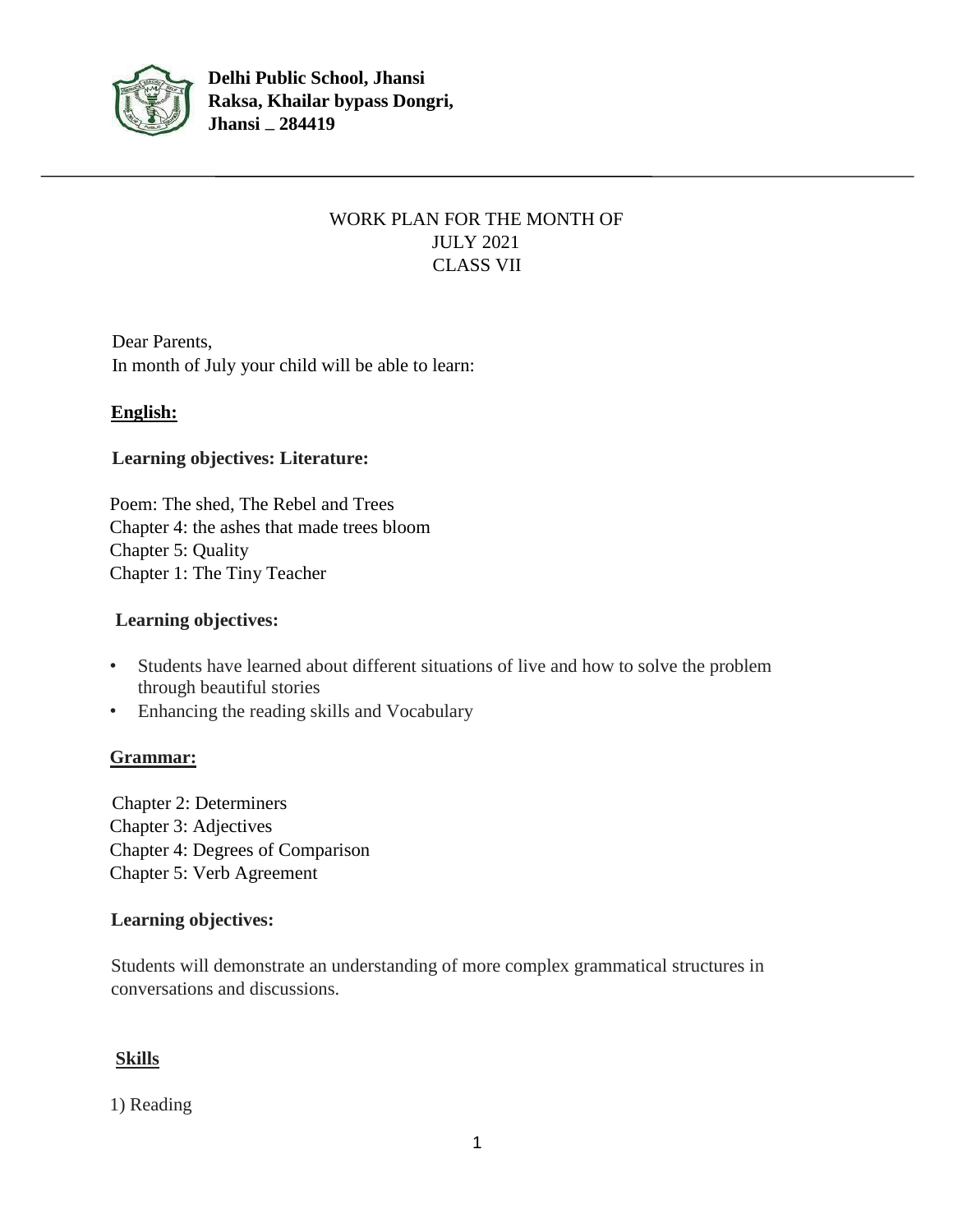2) Writing 3) Vocabulary

## **MATHS**

- Chapter 5 Lines and Angles.
- Chapter 6 The Triangles and Its Properties.
- Chapter 7 Congruence of Triangles.

## **Learning objective:**

1.Parallel Lines-lines that never meet.

2.Parallel Lines Cut by a Transversal Line‐if two parallel lines are cut by a transversal, then the measures of corresponding angles are the same measurement and the measures of the alternate interior angles are equal.

- 3. Identify equilateral, isosceles, scalene, acute, right, and obtuse triangles.
- 4. Identify whether triangles are similar, congruent, or neither.
- 5. Know the ways in which you can prove parts of a triangle congruent.
- 6. Find distances using congruent triangles.

## **Skills:**

- Computation
- Analyzing

## **Science**

Chapter 03: Fibre to Fabric Chapter 04: Heat

## **Learning Objectives:**

- Understanding fibre as the basic unit of fabric, Classification of fibre: Natural (obtained from plants, animals, Minerals) & Manmade fibres (Rayons, Nylon, Acrylic, Polyesters, Dacron: kind of polyester: polyethylene terephthalate etc).
- Understanding natural fibres obtained from animals (Wool and Silk) and the process of obtaining them from animals commercially. SILK: Moth lays eggs, hatch into larvae (silkworms), Silkworms eat mulberry leaves  $\&$  grow  $\&$  shed skins 4 times, Silkworm spin silk, cocoon formation, Reeling & spinning of cocoon to obtain raw silk (filament or fibre), twisting of fibres into threads (spinning into yarns) & dying of raw silk, weaving threads (yarn) into silk fabric.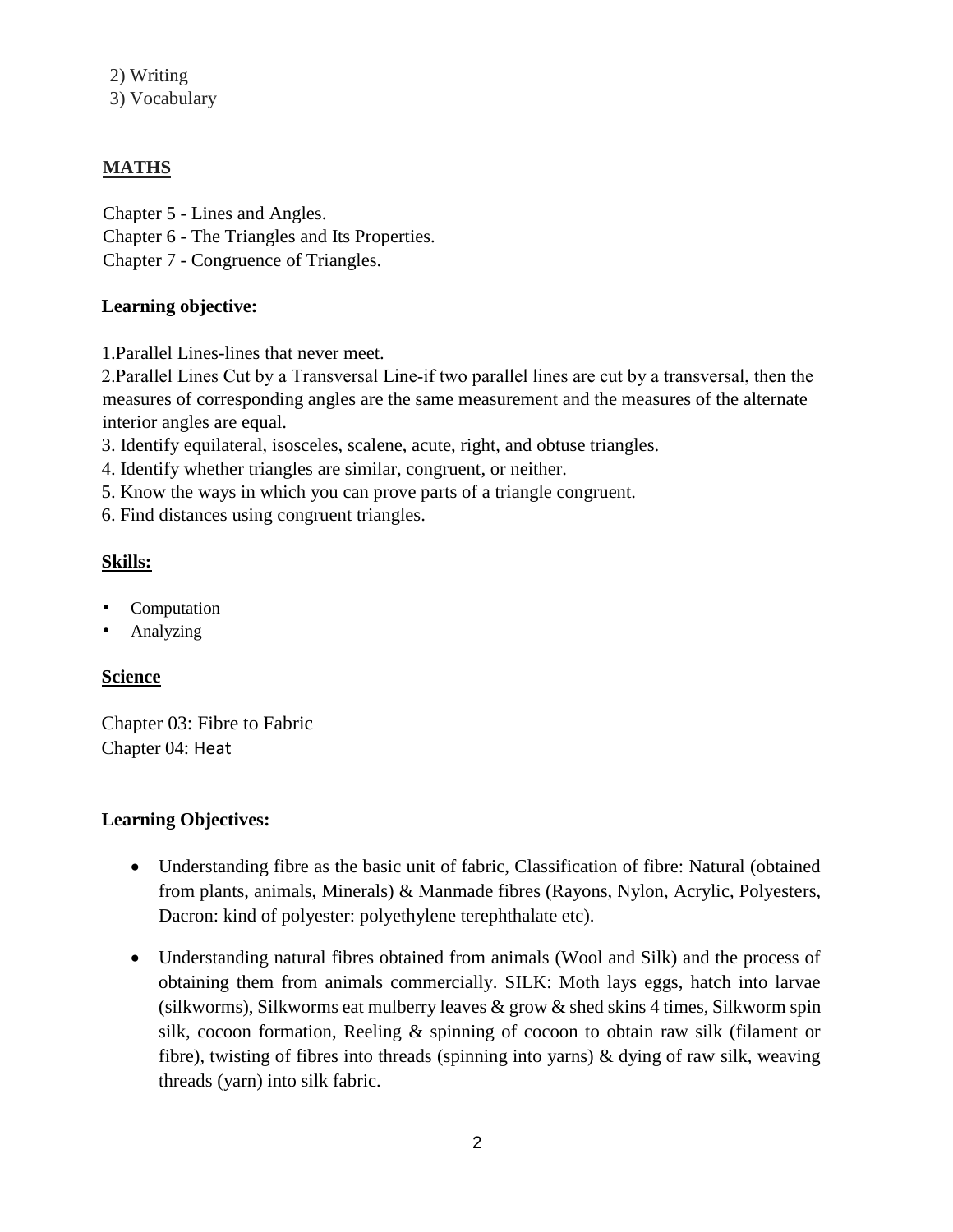- Develop understanding of the process of obtaining wool from Sheep, Yak (Tibet, Laddakh), Angora goats (from Jammu & Kashmir: Mohair wool), Kashmiri Goat (Pashmina goat: Pashmina wool), Llama & Alpaca (South Africa). The steps of process: **Shearing** (Removal of Fleece | hair), Fleece is **baled** to transport to mill for Scouring (removal of dirt & dust from fleece), Sorting (carding machine combs loose wool fibres into a sheet, the sheet is twisted into a rope called silver), Silver is twisted into a yarn; Yearn is wound into balls of wool.
- Concept of Heat & Temperature and their measurement: Clinical Thermometer, Laboratory Thermometer, Mechanism of transfer of heat: Conduction, Convection, Radiation and their applications: Sea Breeze, Land Breeze.

### **Skills**

- Developing Investigation, Observation, Analysis and Inferencing skills.
- To reflect on various phenomenon occurring in nature supporting with logic and scientific reason behind it.
- Enhancing cognitive thinking, making connections between concepts by contextualising learning.

#### **S.ST.:**

#### **History**

Chapter 3: Delhi Sultans Chapter 4: The Mughal Empire

#### **Learning objectives:**

- 1) Students will understand strategies of military control and resource mobilisation.
- 2) Students will learn to illustrate how travellers' accounts, court chronicles, and historic buildings are used to write history.
- 3) Trace the political history of the 16th and 17th centuries

Understand the impact of an imperial administration at the local and regional levels.

4) Illustrate how the Akbarnama and the Ain-i-Akbari are used to reconstruct history.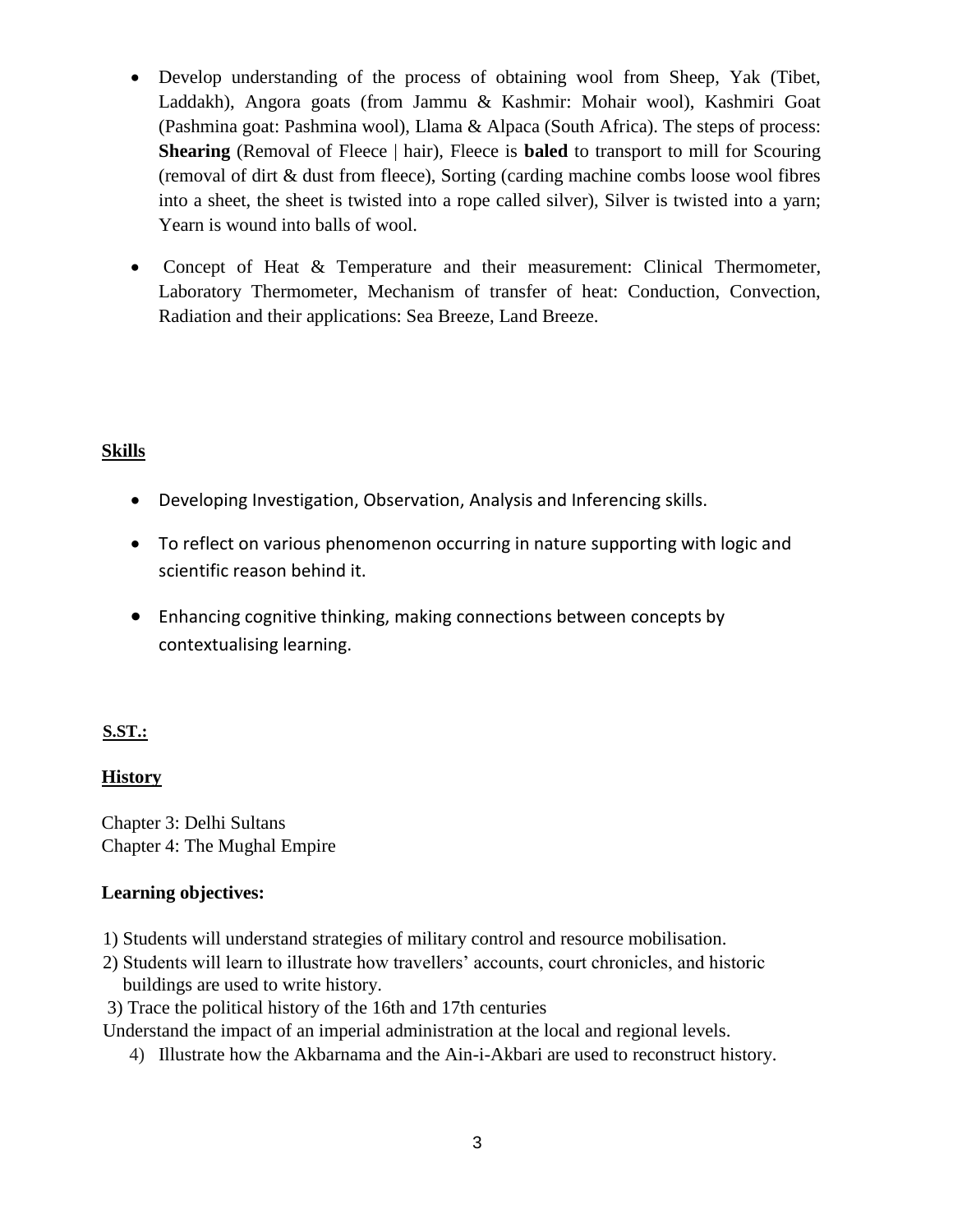### **Geography**

Chapter 3: Our Changing Earth Chapter 4: Air

### **Learning objectives:**

- 1) Different plates and their role.
- 2) Different types of forces and their roles.
- 3) Air and its elements, quantity, role in environment.

### **Civics:**

Chapter 2: Role of government in health Chapter 3: How the state government works

### **Learning Objectives:**

- 1) What is health
- 2) Healthcare in India
- 3)The cost of a cure
- 4) Public and private health services
- 5) Healthcare and Equality
- 6) The Kerala experience
- 7) The Costa rican approach
- 8)Who is an MLA
- 9) A debate in the legislative assembly
- 10) Working of the government
- 11)A wallpaper project

## **Skills**:

- 1) Analyzing
- 2) Appreciating
- 3) Awareness
- 4) Description
- 5) Recitation

## **Hindi**

हिंदी साहित्य पाठ ३ -हिमालय की बेटियां। पाठ 4 -कठपुतली

व्यवहारिक ज्ञान -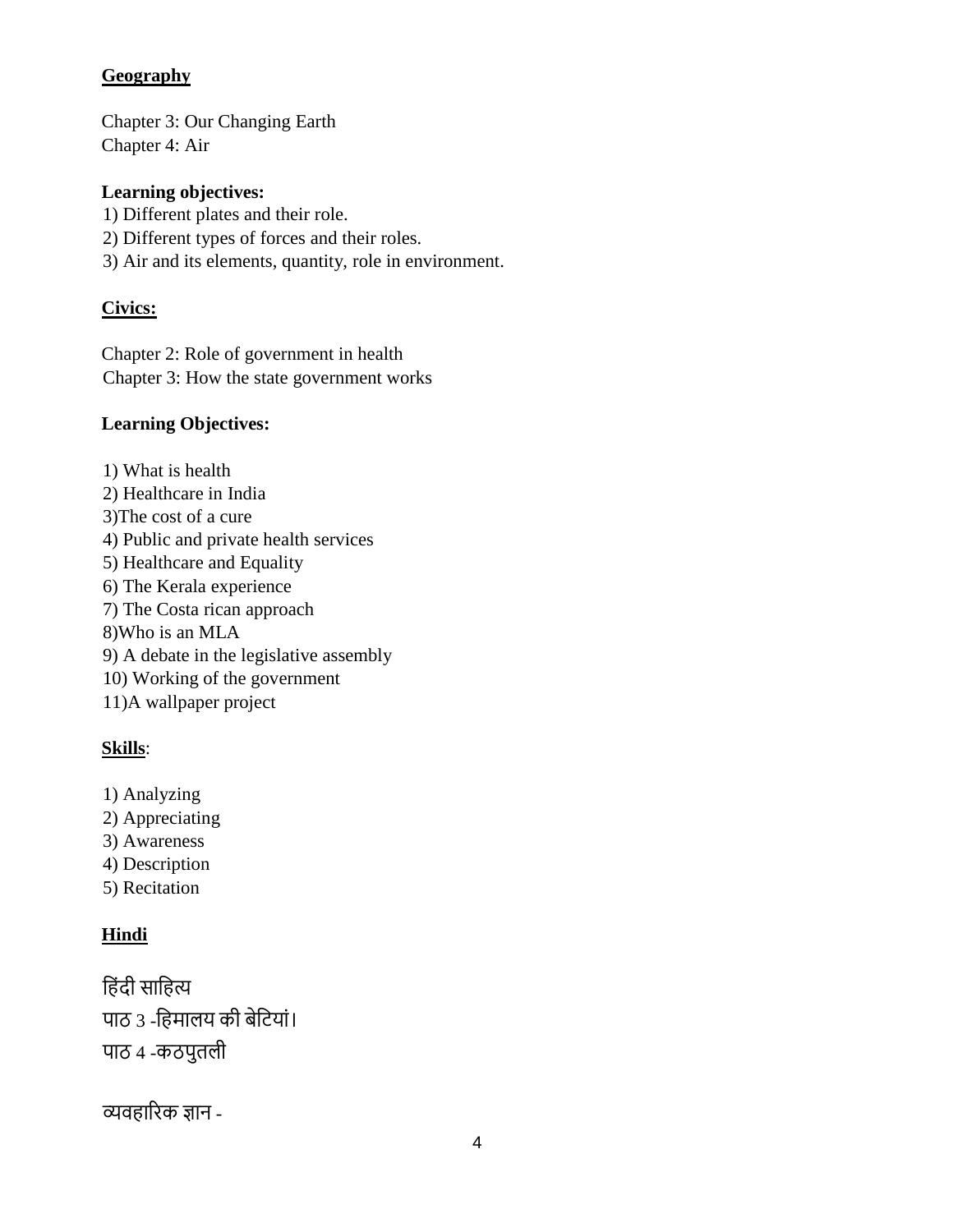कौशल- नदियों के नामों ,रूपों एवं उनकी विशेषताओं से परिचित होना। कौशल -हमें हमेशा स्वतंत्रता एवं आत्म सम्मान के साथ अपना जीवन यापन करना चाहिए।

हिंदी व्याकरण: पाठ 3 -शब्द विचार कौशल- शब्द

शब्दों के भेदों से अवगत होना।

# **Sankrit**

पाठ  $5$  पंडिता रमाबाई

पाठ 6 सदाचार

व्यवहारिक ज्ञान -

विद्यार्थियों विद्यार्थियों में

नैहतक हशक्षा का भाव

जागृत किना

विद्यार्थियों को स्त्री शिक्षा

के प्रहत जागरूक किना

## **Computer:**

Chapter 2: Calculation in MS Excel LO

## **Learning Objectives:**

-Students will learn about MS Excel -Formulas, entering data and many more.

## **Skills:**

Use of MS Excel